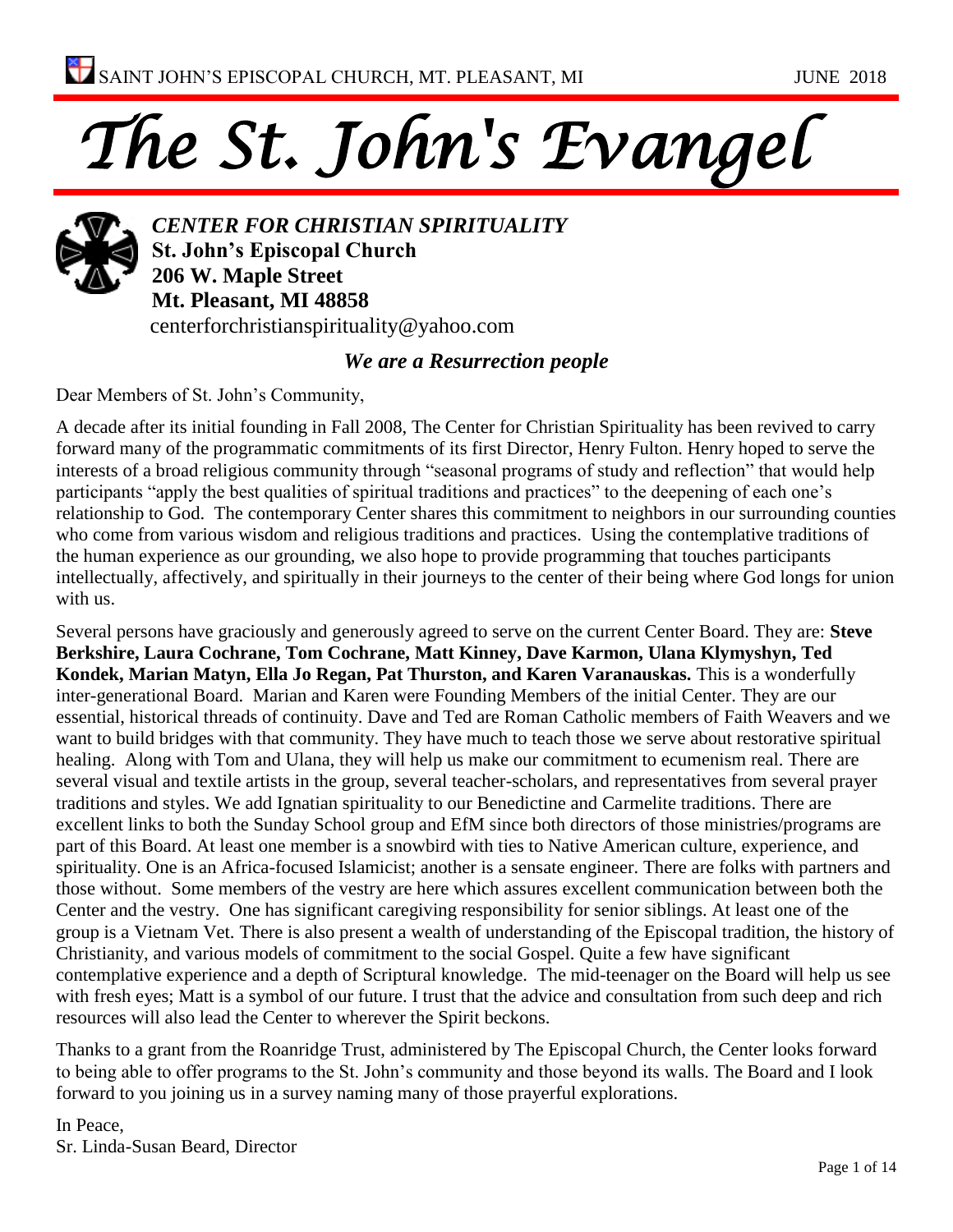#### SAINT JOHN'S EPISCOPAL CHURCH, MT. PLEASANT, MI JUNE 2018



**Remember Our Homebound Members** Stop by to visit or drop a card to our parish members who are homebound.

**Alma Dickerson** 461 E. Wing Rd., Mt. Pleasant 772-2516.

**Al Neal** Maplewood, 1945 Churchill Blvd. Mt. P - 773-6172

#### **Forrest Robinson**

Green Acres, 1805 E. Remus Rd. Room 205Mt. P. The Facility, 772-3456

#### **St. John's Prayer Group**

The 16 members of the Prayer Group offer petitions daily for the church and for specific requests. All parishioners are welcome to become members of



the Prayer Group or to submit requests by calling Sandy Wood, 773-9326, Martha Rarick, 773-7510, or the church office at 773-7448.



#### **Home Communion**

Just a reminder: you should let the parish office know if you are ill and wish to receive communion or a visit from either the clergy or a Lay Eucharistic Minister.



| <b>Zachary Dearing</b>  |                |
|-------------------------|----------------|
| <b>Jacob Tarrant</b>    | $\overline{2}$ |
| <b>Noah Tarrant</b>     | $\overline{2}$ |
| Anna Koeppen/Babcock    | 6              |
| Logan Seger             | 7              |
| <b>Jessica Hart</b>     | 14             |
| Leah Babcock/Wolf       | 17             |
| Lynne L'Hommedieu       | 19             |
| <b>Steven Berkshire</b> | 25             |
| Melissa Jackson         | 29             |
|                         |                |



| Colin & Anne Alton       | 2  |
|--------------------------|----|
| David & Carrie Blackburn | 10 |
| Tim & Nancy Hartshorne   | 13 |
| Kendall & Lois Klumpp    | 16 |
| Allen & Joah Salmonsen   | 18 |
| Elliott & Emelia Parker  | 19 |
| Ian & Christine Dyer     | 21 |
| Forrest & Linda Robinson | 26 |
|                          |    |

#### **The 2018 Altar Flower Calendar**

is posted near the back door of the hurch.

Please consider a Sunday that is a good date for you to honor or remember a loved one and sign up to provide flowers. Thank you!

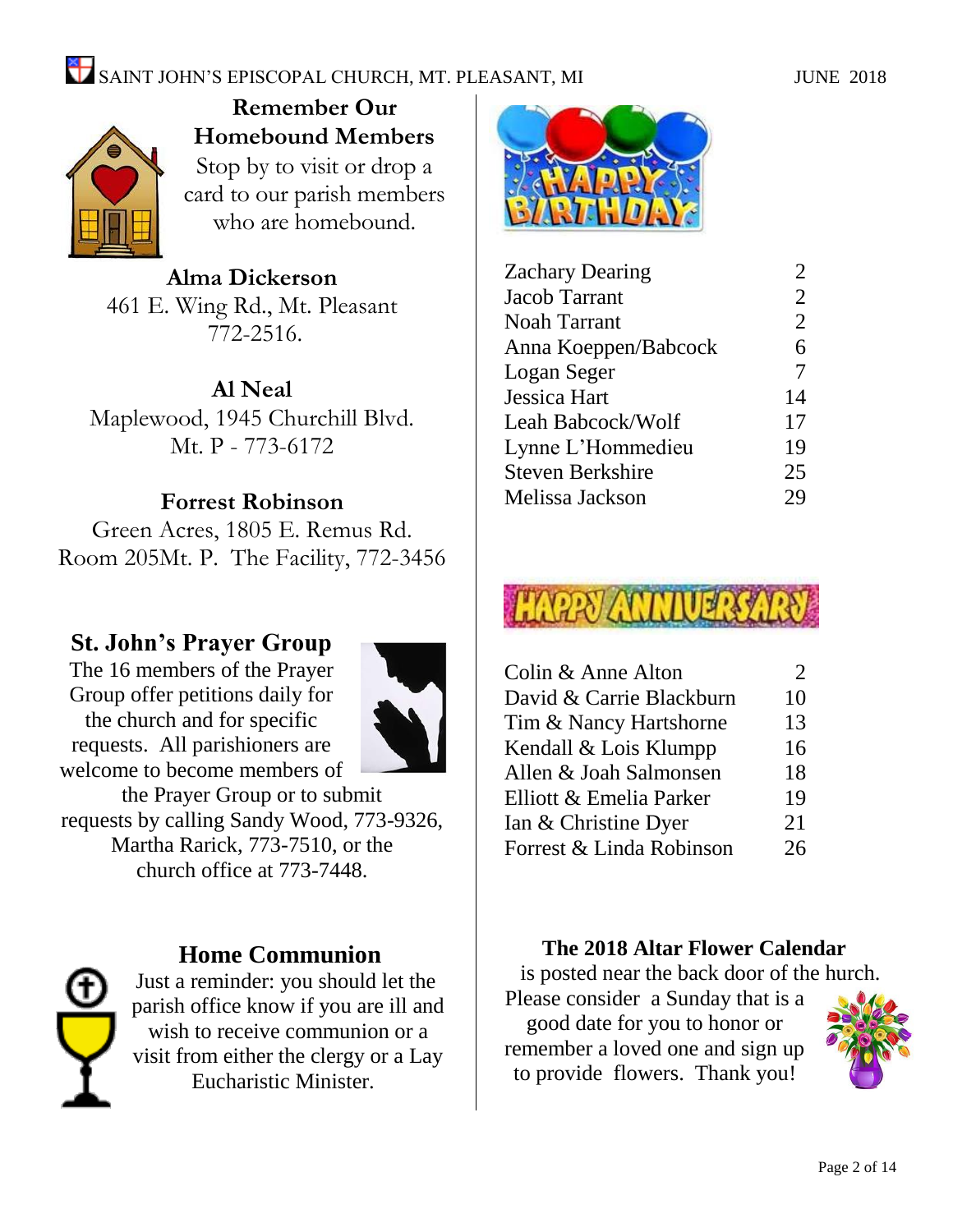#### Outside the Tent

Contemplating the homily of our Presiding Bishop at the wedding of Prince Harry and Meghan Markle, I began to think of a poem I wrote fifteen years ago for *Racism and* Prayer, published by Morehouse, an arm of the Episcopal Church. In the intervening years we have elected twice a man of both black and white heritage to be our president, and I was hopeful to a time. But we have also become more racist than I could have imagined, shooting young black men just because they are black, and wrenching illegal immigrants from their families, sometimes without even a moment for them to say goodbye. I have learned, doing my genealogy, that I have Native Canadian ancestry, a discovery that has made me both thoughtful and militant about our treatment of those who are not like us. And so I share this poem with you, probably not for the first time.

Peace, Nancy

#### **Journey: Confession and Supplication**

In the beginning, Sister Marie Josetta taught us gently that we are all your children.

But I confess to you, my Maker, that in the north woods of 1954 where Lutherans and Methodists were heathens in my world; where Finns filled in for Poles in heartless jokes; where Indians were not the noble people whose arrowheads my father found in childhood fields, but penniless men who staggered into the hospital's emergency room on Saturday night; where Jews were the misguided race who killed my Savior, the arrogant East Coast city boys who filled my father's harangues about life in the army barracks— I lived in a daydream, never thinking that her gentle teaching of your love extended far beyond the hallways of my school, beyond the streets of my small white town.

In fifth grade, our teacher nudged us beyond ourselves to become pen pals to children in the tobacco country of North Carolina.

But I confess to you, my Maker, that in my northwoods town where African Americans never walked the streets, but carried my bags and served my sandwiches on the Streamliner to Chicago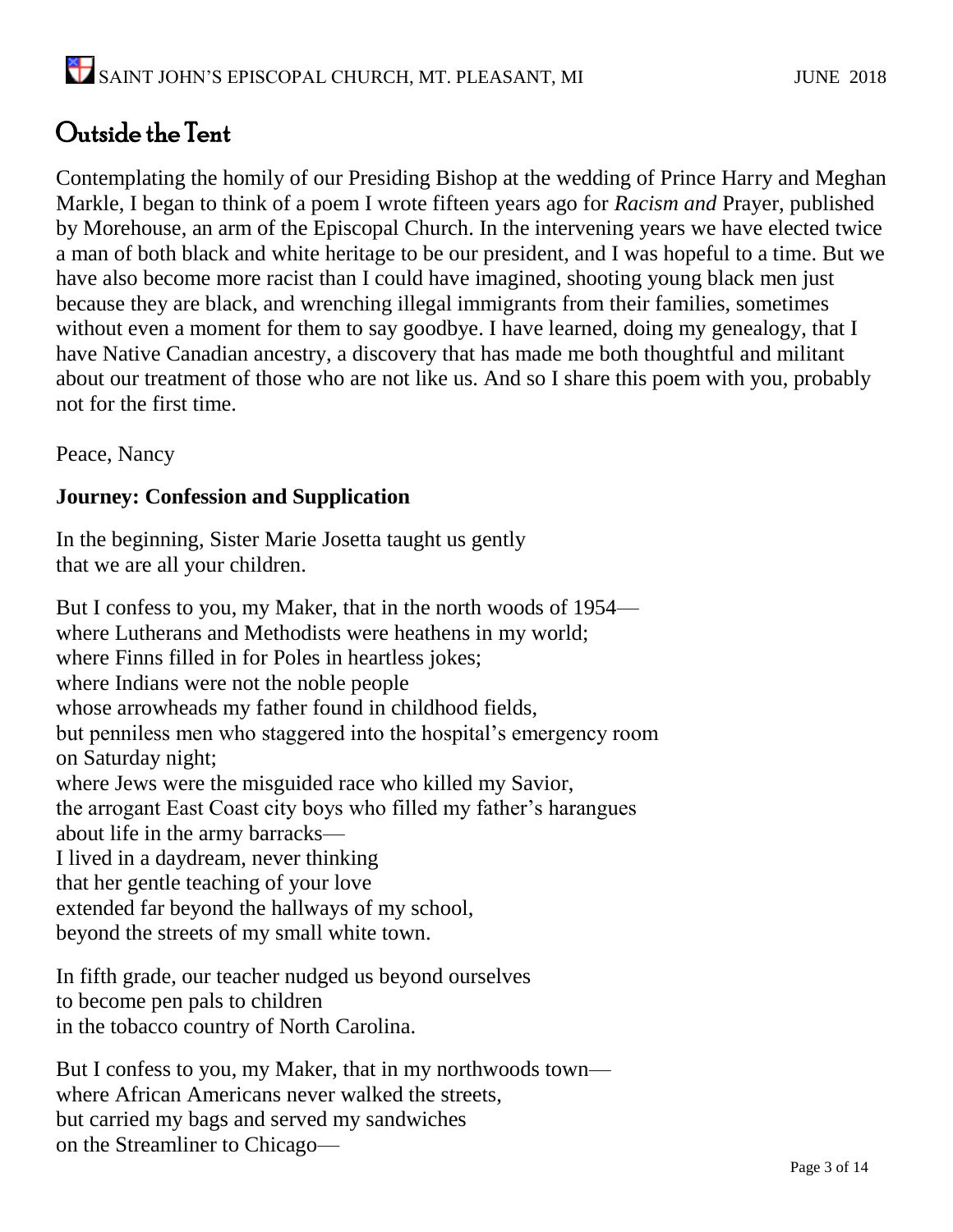I reeled when my pen pal sent me a picture of her class, smiling black children all. Where is that photograph now, where the smudged fifth-grade handwriting of her letter? Where is she, now a woman in middle age, who shook me briefly from my monochromatic view of the world.

And now, many miles from my northwoods beginnings, settled in land peopled by farmers of hardy German and Irish lineage with a Native American casino gnawing at the edges or our fragile intolerance; with a world no longer white crashing into my consciousness every night on the evening news— I marvel at the beauty of the people you have made,

And yet I confess to you, my Maker, that I am only at the middle of my journey, that pockets of resistance deep inside surprise me when I think I've sprung loose from the provincial heart inherited from my home, from my nation, from my church.

Be with me, Creator of all these beautiful people, as I move from the middle of my journey into its endings. Stretch my narrow heart and mind, prod my lagging step, and comfort me with your forgiveness when I slip back toward habits I don't always want to leave behind.

(Published in *Race and Prayer: Collected Voices, Many Dreams,* Morehouse Publishing, 2003)



REMEMBER! St. John's will meet for ONE Sunday morning worship service at 9:00 a.m. for the months of June July and August.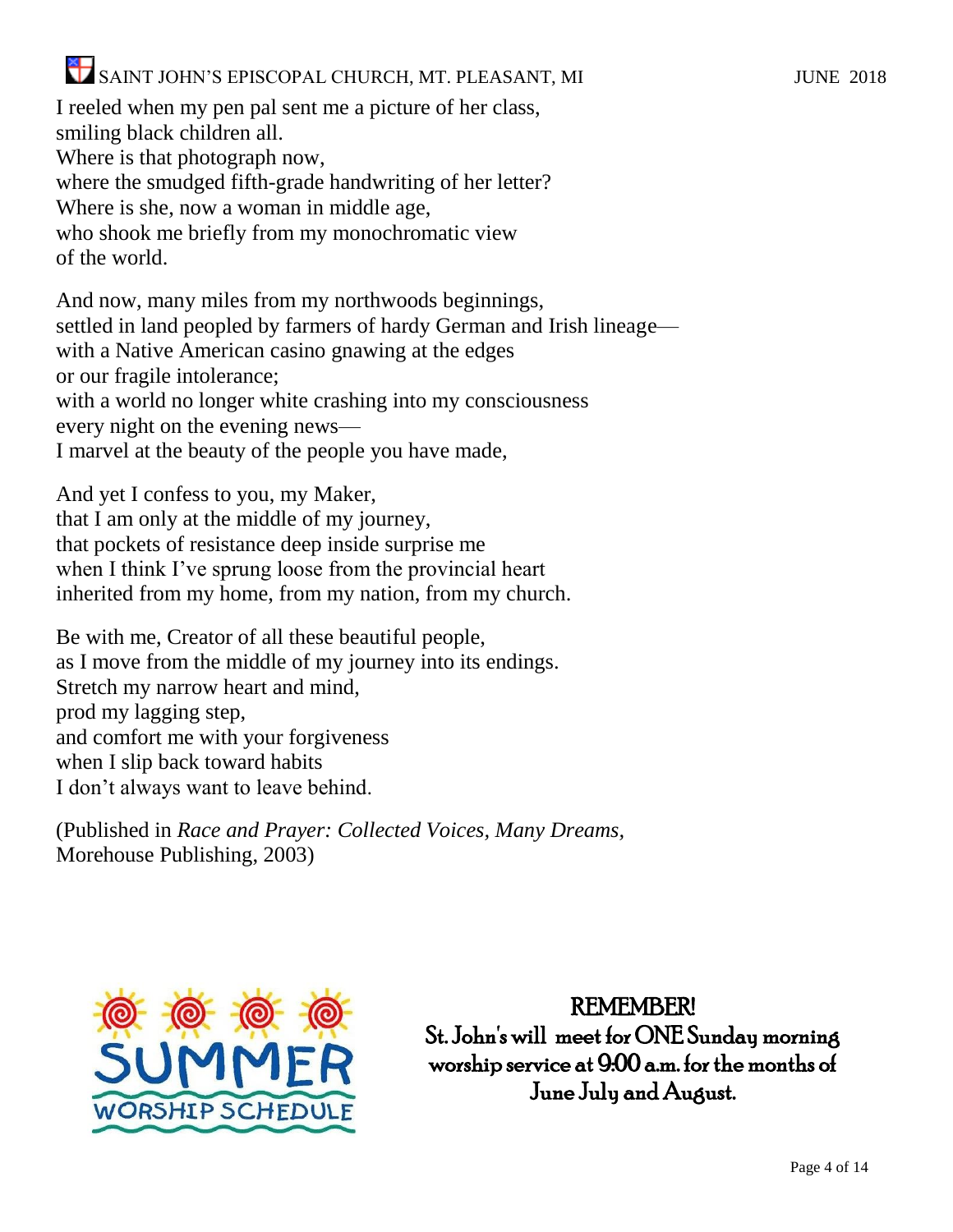## **MUSIC & STORIES FROM PINE RIDGE**

### **Remembering,Restoring Hope, Saving Lives on the Oglala-Lakota Reservation, S. Dakota**

**Jim Thurston & Ken Morgan Steve Barber** 



**Join us for an entertaining and inspiring program to benefit the families living on Pine Ridge Reservation.**

#### Date & Time: Saturday, June 2<sup>nd</sup> at 4pm

### **Location: St. John's Episcopal Church 206 E. Maple St., Mt. Pleasant, MI**

 **FREE ADMISSION – Public Very Welcome!**

**Donations to serve those at Pine Ridge will be gratefully accepted**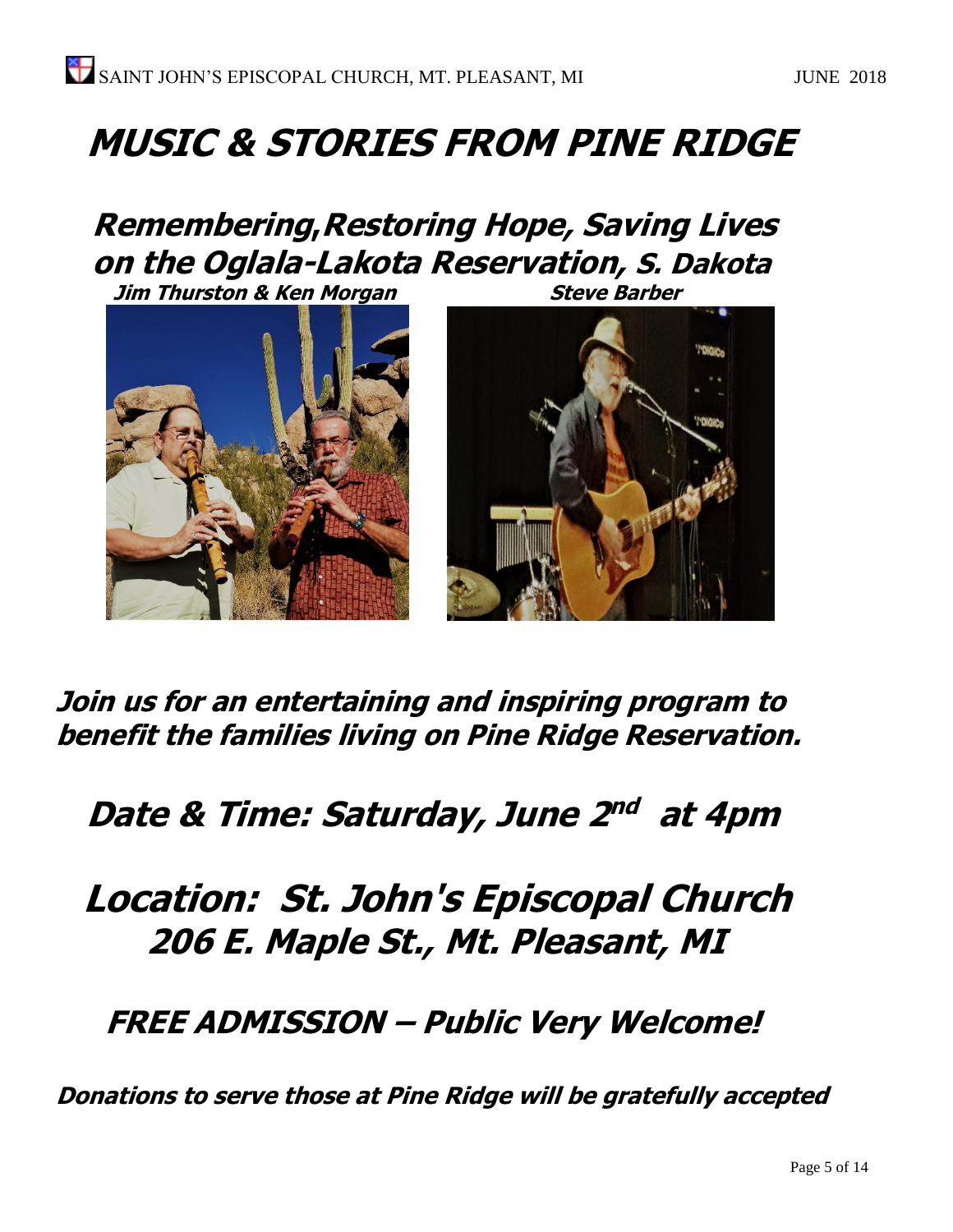# ER'S

## June 2018 Sunday Lay Ministry

| <b>DATE</b>                                                                                        | <b>LESSONS</b>                              | <b>PRAYERS</b>                     | <b>GREETERS</b>                          | <b>COFFEE</b><br><b>HOUR</b><br><b>HOSTS</b>  | <b>ACOLYTES</b>   | <b>ALTAR</b><br><b>GUILD</b>            |
|----------------------------------------------------------------------------------------------------|---------------------------------------------|------------------------------------|------------------------------------------|-----------------------------------------------|-------------------|-----------------------------------------|
| June 3<br>$\overline{2}$<br><b>Pentecost</b>                                                       | 9:00 a.m.<br>Jessica<br>Vinciguerra         | 9:00 a.m.<br><b>Jim Thurston</b>   | Tom and<br>Mary Ellen<br>Cochrane        | <b>Sharon Bolton</b><br>and Laura<br>Cochrane | <b>Adam Baker</b> | Pamela<br>Dingman and<br>Peg Hicks      |
| Lectionary:                                                                                        | Deuteronomy 5:12-15                         |                                    | Psalm 81:1-10                            | 2 Corinthians 4:5-12                          | Mark 2:23-3:6     |                                         |
| June 10<br>3<br><b>Pentecost</b>                                                                   | $9:00$ a.m.<br>Sandy Wood                   | $9:00$ a.m.<br>Nancy<br>Hartshorne | Marcia David<br>and Lynne<br>L'Hommedieu | <b>Bernice Cole</b><br>And Carol<br>Lauffer   | Matthew<br>Kinney | Pamela<br>Dingman and<br>Peg Hicks      |
|                                                                                                    | Lectionary: Genesis 3:8-15                  | Psalm 130                          | 2 Corinthians 4:13-5:1                   |                                               | Mark 3:20-35      |                                         |
| June 17<br>4<br><b>Pentecost</b>                                                                   | 9:00 a.m.<br><b>Barbara</b><br>Sheperdigian | $9:00$ a.m.<br>Nancy<br>Hartshorne | David and<br>Jennifer<br>Dingman         | Clancy and Pat<br>DeLong                      | Emma<br>Dingman   | Ella Jo Regan<br>and David<br>Shirley   |
|                                                                                                    | Lectionary: Ezekiel 17:22-24                | Psalm 92:1-4,11-14                 |                                          | 2 Corinthians 5:6-10, [11-13], 14-17          |                   | Mark 4:26-34                            |
| June 24<br>5<br><b>Pentecost</b>                                                                   | 9:00 a.m.<br>Anne                           | 9:00 a.m.<br>Martha Rarick         | Ford and<br>Pamela<br>Dingman            | David and<br>Jennifer<br>Dingman              | Rex Dingman       | Ella Jo Regan<br>and David<br>Shirley   |
| 2 Corinthians 6:1-13<br>Psalm 107:1-3, 23-32<br>Mark 4:35-41<br>Lectionary: Job 38:1-11            |                                             |                                    |                                          |                                               |                   |                                         |
| July 1<br>6<br><b>Pentecost</b>                                                                    | 9:00 a.m.<br>Ralph Baber                    | $9:00$ a.m.<br>Joan Kadler         | Joan Kadler<br>and Mary<br>Kiesgen       | Ford and<br>Pamela<br>Dingman                 | Adam Baker        | Pamela<br>Dingman and<br>Harriett White |
| 2 Corinthians 8:7-15<br>Lectionary: Wisdom of Solomon 1:13-15; 2:23-24<br>Psalm 30<br>Mark 5:21-43 |                                             |                                    |                                          |                                               |                   |                                         |

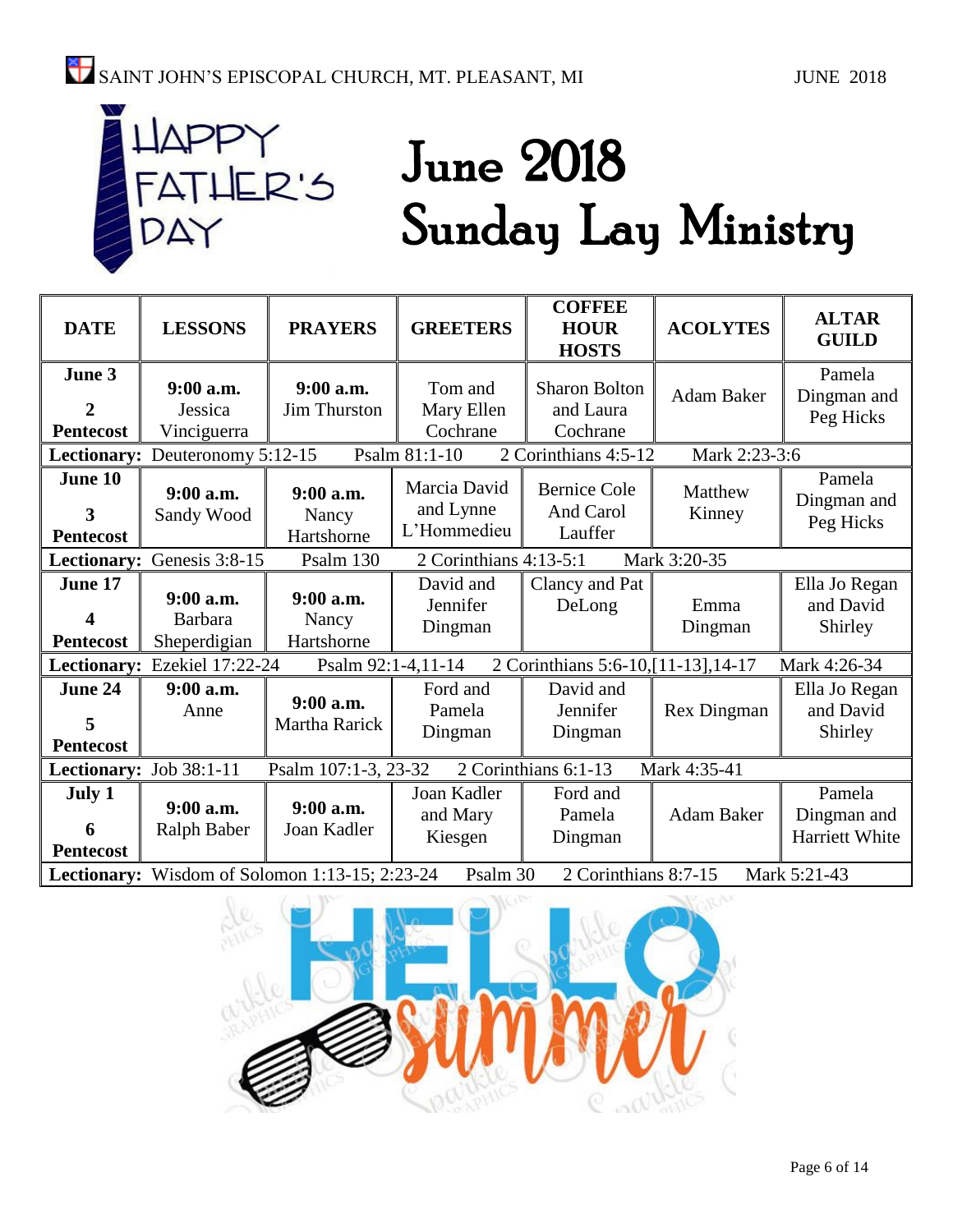

#### JUNE 2018 at St. John's Episcopal Church. For updates, visit the Parish Website and click on "Calendar"

| <b>Sunday</b>                              | <b>Monday</b>           | <b>Tuesday</b>           | Wednesday                      | <b>Thursday</b>       | Friday             | <b>Saturday</b>          |
|--------------------------------------------|-------------------------|--------------------------|--------------------------------|-----------------------|--------------------|--------------------------|
| MAY 27, TRINITY                            | 28                      | 29                       | 30                             | 31                    | <b>JUNE 1</b>      | 2                        |
| 8am Holy Eucharist                         | <b>Memorial</b>         |                          |                                | Fr. Wayne Back in     |                    |                          |
| 9am Sunday School                          | Day, Office             | 10am T'ai Chi            |                                | Office                | Office Closed      |                          |
| 10am Choral Eucharist                      | <b>Closed</b>           |                          |                                |                       |                    | <b>4 PM RE-MEMBER</b>    |
| The Rev. Nancy Casey Fulton Preaching      | 4pm Music               |                          |                                | 10am T'ai Chi         |                    | <b>Fundraiser: Music</b> |
| 5pm Holy Eucharist, Pot Luck at<br>Emmaus  | Meeting                 | 5:30pm Yoga              |                                |                       |                    | and Story-telling        |
| 5-7pm Yoga                                 | Fr. Wayne Away          |                          |                                |                       |                    |                          |
| <b>Rummage Sale Items Accepted in the</b>  | to May 31               |                          |                                |                       |                    |                          |
| <b>Parish House</b>                        |                         |                          |                                |                       |                    |                          |
| <b>3 PENTECOST II</b>                      | $\overline{\mathbf{4}}$ | 5                        | 6                              | $\overline{7}$        | 8                  | $\overline{9}$           |
| 9am Holy Eucharist                         |                         |                          |                                | <b>FARMERS MARKET</b> | Office Closed      |                          |
| Graduation of EfM                          | Noon Daughters          | 10am T'ai Chi            |                                | OPENS!!               |                    |                          |
| 10am Sunday School                         | of the King             |                          | Noon Eucharist                 | 10am T'ai Chi         | St. John's Rummage |                          |
|                                            |                         | 5:30pm Yoga              |                                |                       | Sale!! June 7-10   |                          |
| 5pm Holy Eucharist at Emmaus               | 4pm Music               | 7pm                      |                                |                       |                    |                          |
| 5-7pm Yoga                                 | Meeting                 | Compassionate<br>Friends |                                |                       |                    |                          |
|                                            |                         |                          |                                |                       |                    |                          |
| <b>10 PENTECOST III</b>                    | 11                      | 12                       | 13                             | 14                    | 15                 | 16                       |
| 9am Holy Eucharist                         | <b>ST BARNABAS</b>      |                          | 10am T'ai Chi   Noon Eucharist | 9:30am Staff Meeting  | Office Closed      |                          |
| 10am Sunday School                         |                         |                          |                                |                       |                    |                          |
|                                            | 4pm Music               | 5:30pm Yoga              |                                | 10am T'ai Chi         |                    |                          |
| 5pm Holy Eucharist at Emmaus               | Meeting                 |                          |                                |                       |                    |                          |
| Deacon Away to June 23                     | <b>7pm Vestry</b>       |                          |                                |                       |                    |                          |
|                                            |                         |                          |                                |                       |                    |                          |
| <b>17 PENTECOST IV</b>                     | 18                      | 19                       | 20                             | 21                    | 22                 | 23                       |
| <b>Fathers Day</b>                         | <b>Evangel Deadline</b> |                          |                                |                       |                    |                          |
| 9am Holy Eucharist                         |                         |                          | 10am T'ai Chi   Noon Eucharist | 10am T'ai Chi         | Office Closed      |                          |
| 10am Sunday School                         | 4pm Music               |                          |                                |                       |                    |                          |
|                                            | Meeting                 | 5:30pm Yoga              |                                |                       |                    |                          |
| 5pm Holy Eucharist at Emmaus<br>5-7pm Yoga |                         |                          |                                |                       |                    |                          |
|                                            |                         |                          |                                |                       |                    |                          |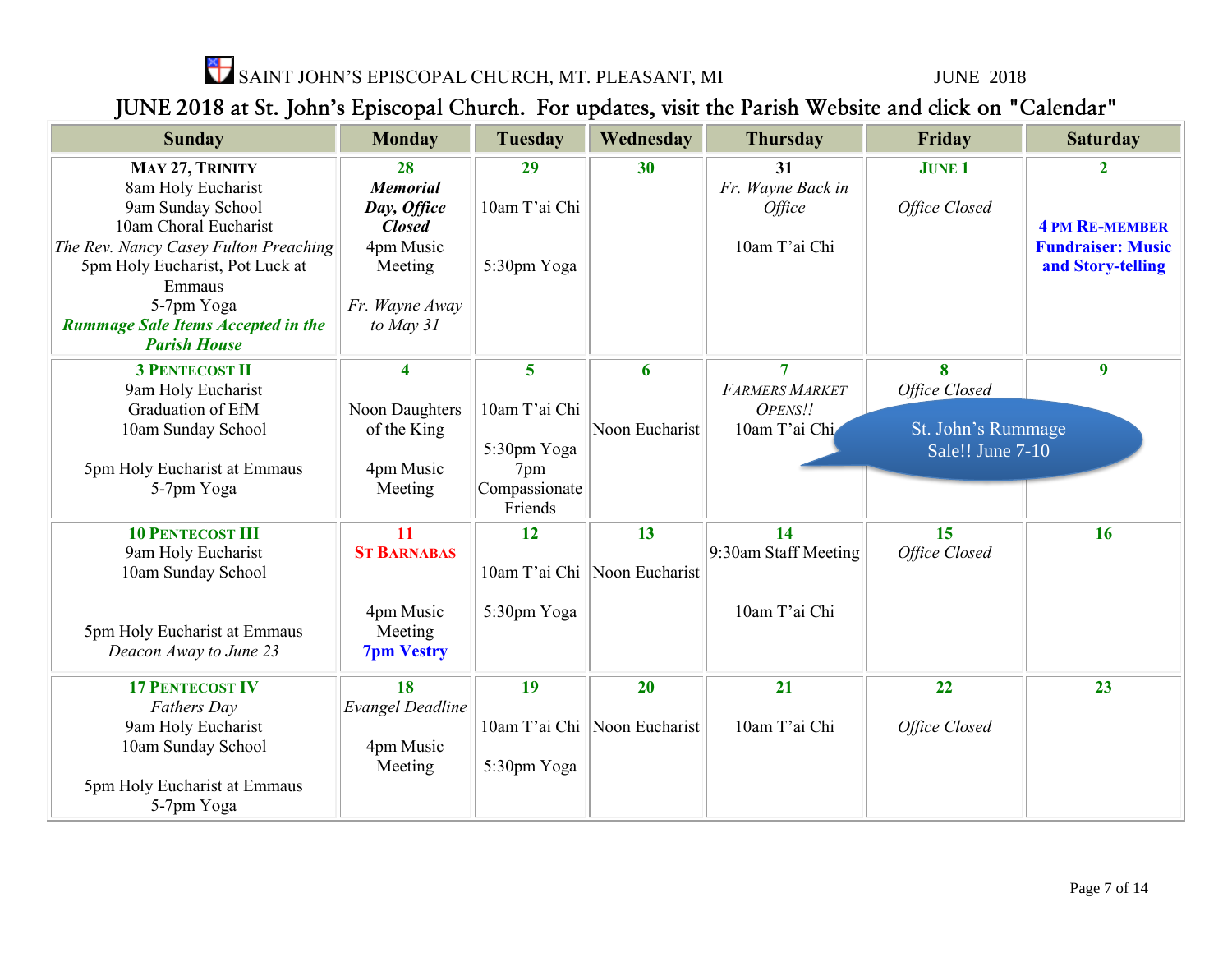| SAINT JOHN'S EPISCOPAL CHURCH, MT. PLEASANT, MI                                                     |    |             |                                |               | <b>JUNE 2018</b>                            |    |
|-----------------------------------------------------------------------------------------------------|----|-------------|--------------------------------|---------------|---------------------------------------------|----|
| <b>24 PENTECOST V</b><br>9am Festal Eucharist with our Bishop<br>Vestry with +Hougland after Coffee | 25 | 26          | 27                             | 28            | 29<br><b>ST PETER AND</b><br><b>ST PAUL</b> | 30 |
| Hour                                                                                                |    |             | 10am T'ai Chi   Noon Eucharist | 10am T'ai Chi | Office Closed                               |    |
| 5pm Pot Luck and Holy Eucharist at<br>Emmaus<br>5-7pm Yoga                                          |    | 5:30pm Yoga |                                | 5:30pm Choir  |                                             |    |



#### **The deadline for the July2018 Evangel Newsletter is Monday, June 19th**

#### **Education for Ministry (EfM)**

Thinking about your faith development, want to delve into cultural and historical aspects of the Old and New Testament, discover the history of Christianity and develop a better understanding of your own faith and theology? Then Education for Ministry (EfM) may be the program for you. No we are not preparing people to be clergy, rather finding ways to enhance our own personal and community ministry. While EfM is a program within the Episcopal Church it is not just for Episcopalians. EfM has  $40+$  years of experience and is a program developed by the School of Theology at the University of the South (Sewanee.) While it is a four-year program you only make a commitment year-to-year. What you discover is that the years go by quickly. Saint John's now has eight graduates including our two newest graduates, Mary Kiesgen and Candace Henderson. The next group will begin in September, but now is not too early to sign up. Give Steve Berkshire a call at (989) 774- 1648 days and (989) 317-0240 evenings or email him at [daeberk@yahoo.com.](mailto:daeberk@yahoo.com)

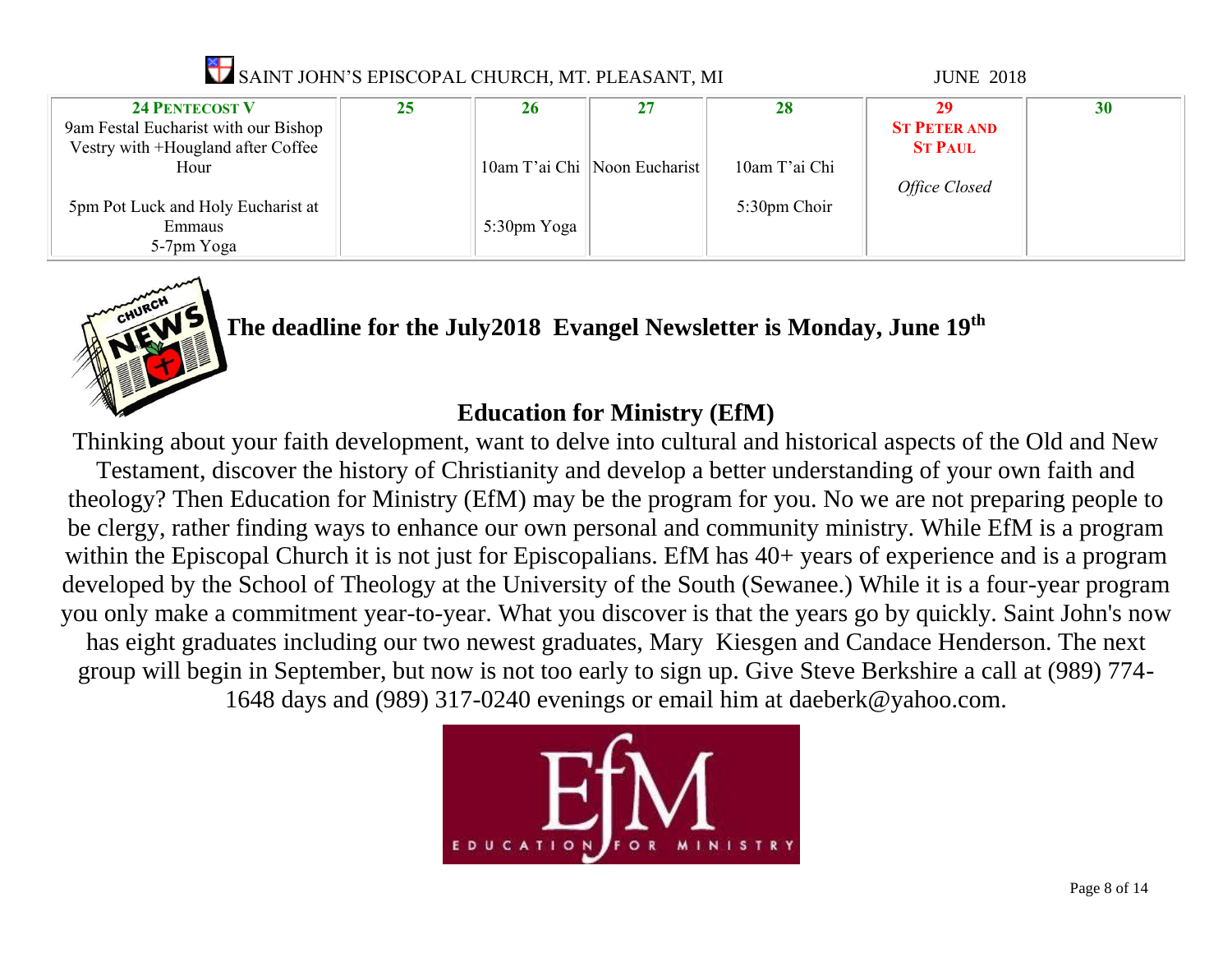

**This is our Greeter/Coffee Hour Host Schedule—If you cannot serve on the date you were given, please exchange dates with someone else on the list and call the Parish Secretary at 773-74**

**Greeters**



#### **June**

- Tom and Mary Ellen Cochrane
- Marcia David and Ulana Klymyshyn
- David and Jennifer Dingman
- Ford and Pamela Dingman

#### **July**

- Joan Kadler and Mary Kiesgen
- David, Nancy and Matthew Kinney
- Ulana Klymyshyn and Lynee L'Hommedieu
- Kendall and Lois Klumpp
- Rod Leslie and Marian Matyn

#### **August**

- Sandy Wood and Sharon Bolton
- Colin, Anne and Matthew Alton
- Laura Cochrane and Marcia David
- Tom and Mary Ellen Cochrane

**Coffee Hour Hosts**



#### **June**

- Sharon Bolton and Laura Cochrane
- Bernice Cole and Carol Lauffer
- Clancy and Pat DeLong
- David and Jennifer Dingman

#### **July**

- Ford and Pamela Dingman
- Joan Kadler and Mary Kiesgen
- David, Nancy and Matthew Kinney
- Carol Lauffer and Lynne L'Hommedieu
- The Vestry

#### **August**

- Kendall and Lois Klumpp
- Rod Leslie and Marian Matyn
- Christi Brookes and D.J. and Misha Proctor
- Harriett White and Sandy Wood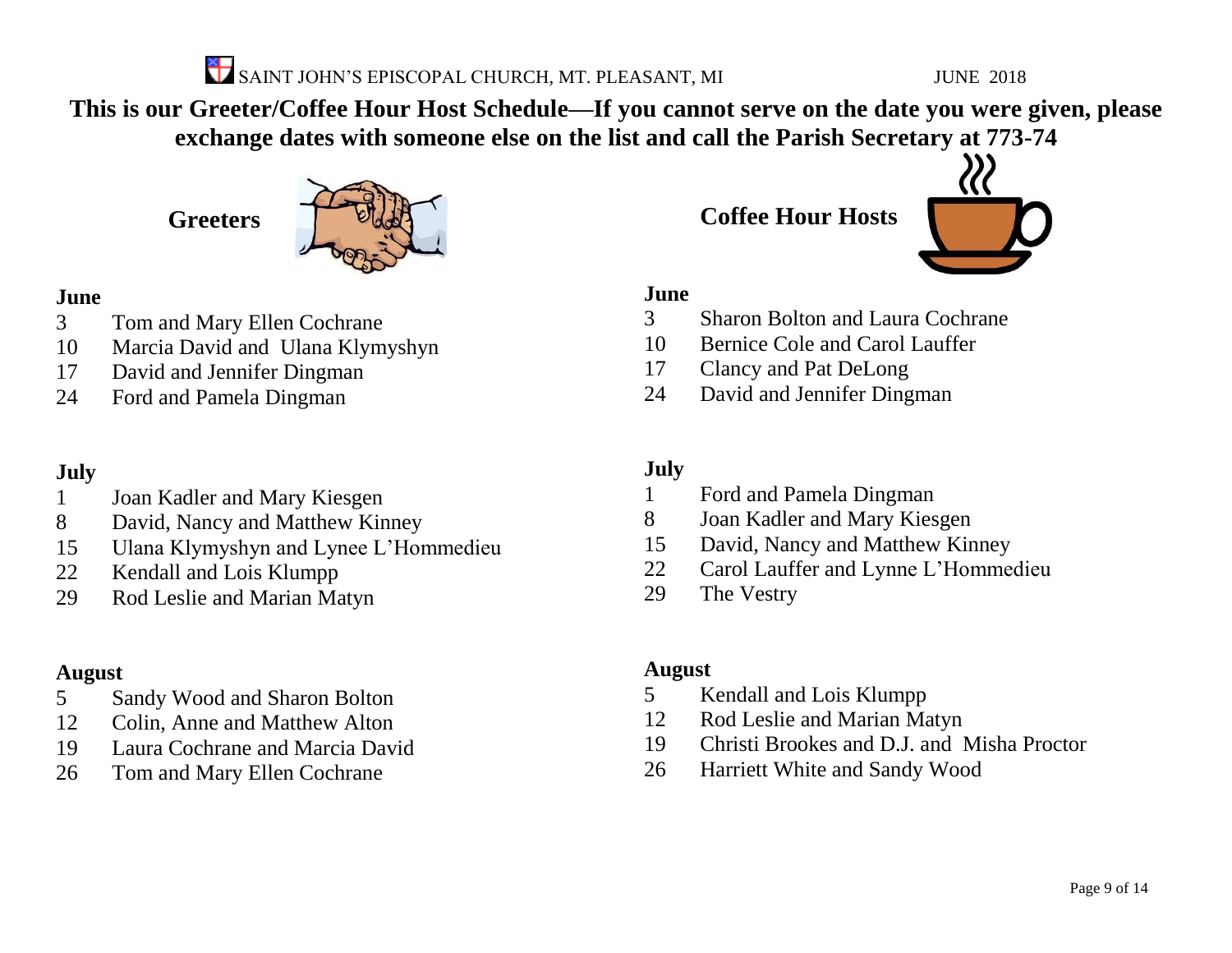#### **St. John's Episcopal Church Mt. Pleasant, MI 48858 Vestry Minutes for May 6, 2018**

Present are Adam Baker, Wayne Nicholson, David Shirley, Ella Jo Regan, Bernice Cole, Eric Vinciguerra, Clancy DeLong, Marsha David, Nancy Herman Kinney, Tom Cochrane.

Ella moves to approve April minutes; David seconds. Vestry approves April minutes.

Wayne presents the proposed draft letters of agreement between the church and Diane (Priest) and Nancy (Deacon) to outline their potential responsibilities when Wayne retires but before an interim is found. David asks the Vestry will read the drafts and email him with our comments and thoughts within the next week. Wayne recommends the letters be amended to last for three months rather than two.

Wayne recommends that more Vestry members be assigned areas of responsibility so tasks don't fall through the cracks.

The Bishop is coming on June 24 and would like to meet with the Vestry. Sunday June 24th after coffee hour or Saturday June 23rd in the evening are potential meeting times. Wayne does not expect meeting to last very long, mainly to take temperature of parish approaching Wayne's departure. Vestry decides to meet with him the 24th after coffee hour.

Nancy is in contact with someone from the Lutheran church about doing roof repairs. She plans on meeting with him sometime this week for further info.

Wayne and Clancy sign contract for our upcoming financial audit (beginning May 14.

Clancy reads Rod's letter from the Finance Committee. We plan on starting 2019 financial campaign August 1st.

Wayne leaves meeting at 12:30. June 10th is decided for next month's meeting. Clancy will clarify how many more mortgage/project payments we have left.

David expresses wish to hold picnic at Potter park for Wayne's last service. We will fill out form requesting the use of the park. Marcia and Nancy will help organize.

David distributes job description for the three new Canon Missioner positions in the Northern Central and Southern Regions of the Diocese. The Rev. Canon Valerie Ambrose, former President of the Standing Committee, will serve the Central Region and provide access to the data and processes we need to carry out our search and transition efforts.

Ella moves to adjourn. Tom seconds. Vestry adjourns.

Respectfully submitted, Adam Baker, Vestry Clerk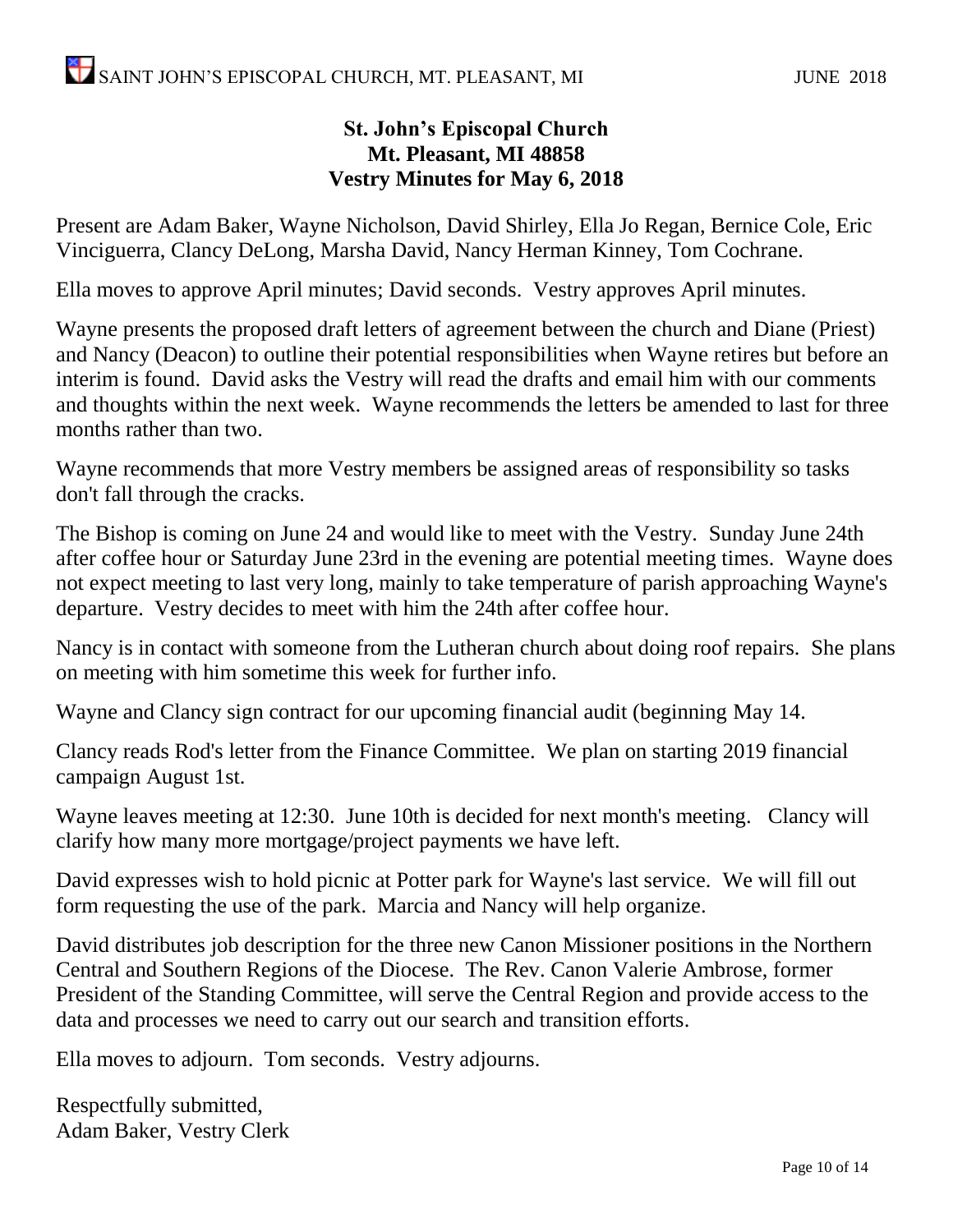#### **May 2018 Financial Report**

Below is a summary of operating fund activity through the end of April (33.33%).

Unrestricted operating fund receipts................................................\$ 66,813.09 (34.33% of budget) Unrestricted operating fund expenditures...........................................76,593.95 (39.36% of budget)

#### **Operating fund receipts over (under) expenditures ................... \$ (9,780.86)**

Through April, income is approximately \$1,000 above expenses. A deficit shows due to rector expenses being top heavy due to retirement in July and accelerated payments to the Goodrow Fund. I encourage parishioners to continue keeping their operating pledges and Capital Campaign contributions up to date.

#### **Cash balances on April 30, 2018 are as follows:**

| Capital Campaign funds balance on January 1, 201820,103.05 |  |
|------------------------------------------------------------|--|
| Capital Campaign funds balance on April 30, 2018 19,237.42 |  |

#### **Capital Fund Activity For April:**

|--|--|--|--|--|--|

#### **BUILDING PROJECT**

| Non-Capitalized Expenses (Bank Fees/Interest) 13,687.46 |  |
|---------------------------------------------------------|--|

|--|--|--|--|

Anticipated Expenses:

#### **TOTAL PROJECT COST.....................................478,565.28**

Clancy DeLong, Treasurer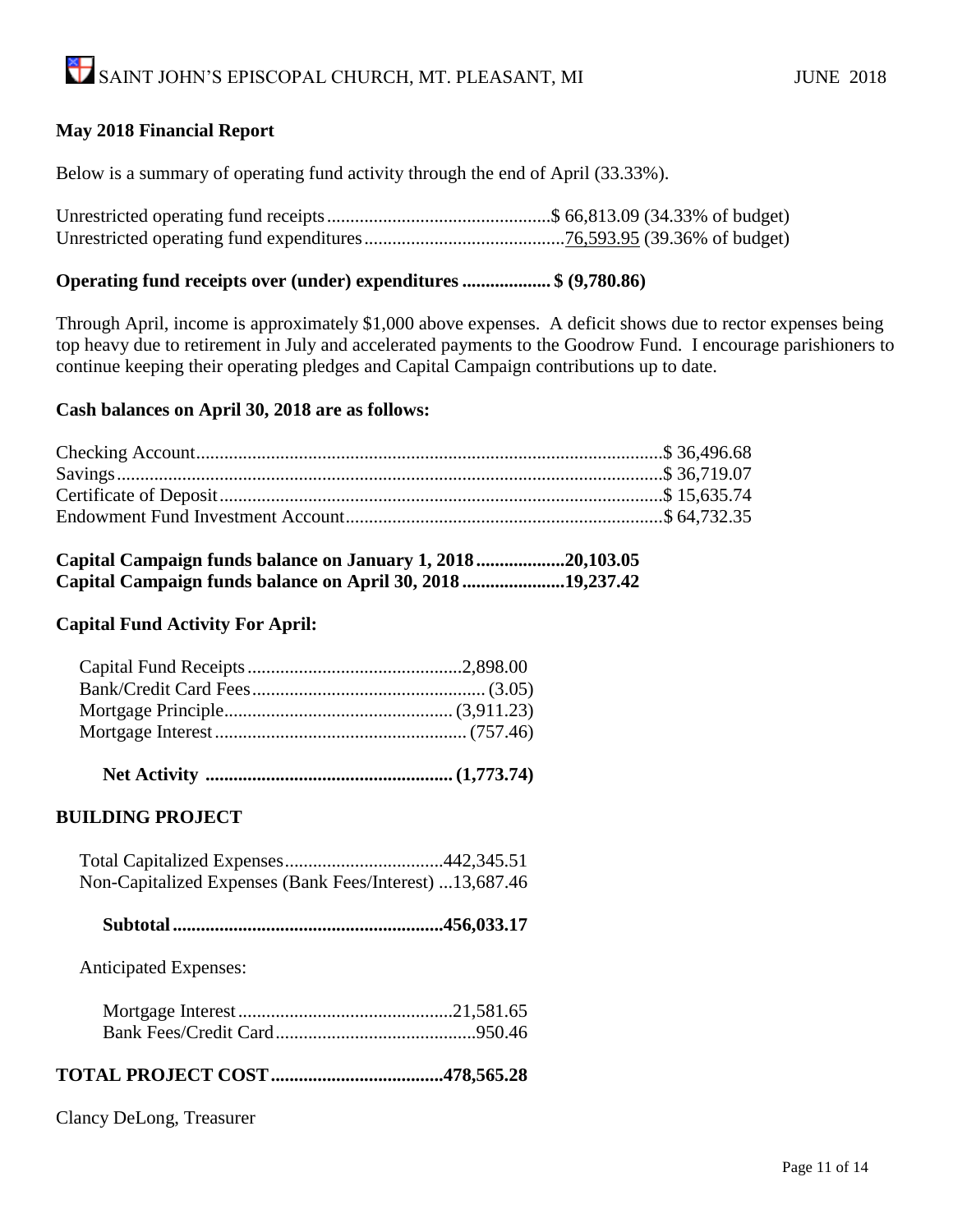#### **ANGLICAN WORTHIES**

#### 329. Breck, James Lloyd (1818-1876) Missionary

Breck belongs to the small crew of Episcopal missionaries like Philander \*Smith, who followed the settlers into Ohio after the Revolutionary War; Breck and his cohorts went farther into the Northwest Territory and settled in Wisconsin. He was born in Philadelphia and attended the Flushing Institute, a school founded by the German pastor William Augustus Muhlenberg. Every pastor who emigrated to this country in the eighteenth century was a missionary of sorts, and it was Muhlenberg who first interested Breck in mission. Breck continued his education at Penn in Philadelphia and did seminary preparation at General in New York (Fr. Wayne's school). General at that time had fallen under the influence of the \*Oxford Movement, even while it was still flourishing in England, and Break and his fellow students succumbed to its spell of ritualism and Anglo-Catholic ideals.

After graduation in 1841, Breck was ordained transitional deacon, urged also by the famous missionary bishop Jackson Kemper (1789-1870). Kemper had been ordained priest in 1835 by William \*White; he was also High Church. He had traveled by horseback throughout the Northwest Territory and knew what areas were in need of the sacraments. James Griffis says that Kemper's work "derived from his belief that such a church offered a sacramental way that was essential to the Christian life," that is, a Eucharistic liturgy rather than a purely Sunday lecture.

Ordained priest in 1842, Breck, William Adams, and John Henry Hobart (1817-1889) took off for Wisconsin as missionaries to both the settlers and the native Americans. Their initial placement was Prairie Village, near Waukesha, where they built St. John's Church in the Wilderness. The next year they moved to Nashotah Lake, twenty-five miles west of Milwaukee, where they founded Nashotah House on five hundred acres of land purchased for them. Nashotah was an ambitious venture, offering theological education, evangelism, mission work, and spiritual formation. It was originally projected as a monastic order; its members wore robes and followed Benedictine rule. By 1844 it boasted forty-four students. Breck himself explored the surrounding wilderness, carrying the evangelistic message.

The monastic ideal ultimately failed, though the institution, as a High Church seminary, has continued to this day. In 1850 Breck moved on to Minnesota to serve the Ojibwas. After establishing a mission at St Paul's, he moved to La Crosse, on the Mississippi, the edge of our nation's territories at that time, and celebrated the Eucharist there. William Manross states that Breck "had trouble with the propensity of his colleagues for marriage [but] eventually... succumbed to that temptation himself," choosing Jane Maria Mills, a teacher at the St. Columba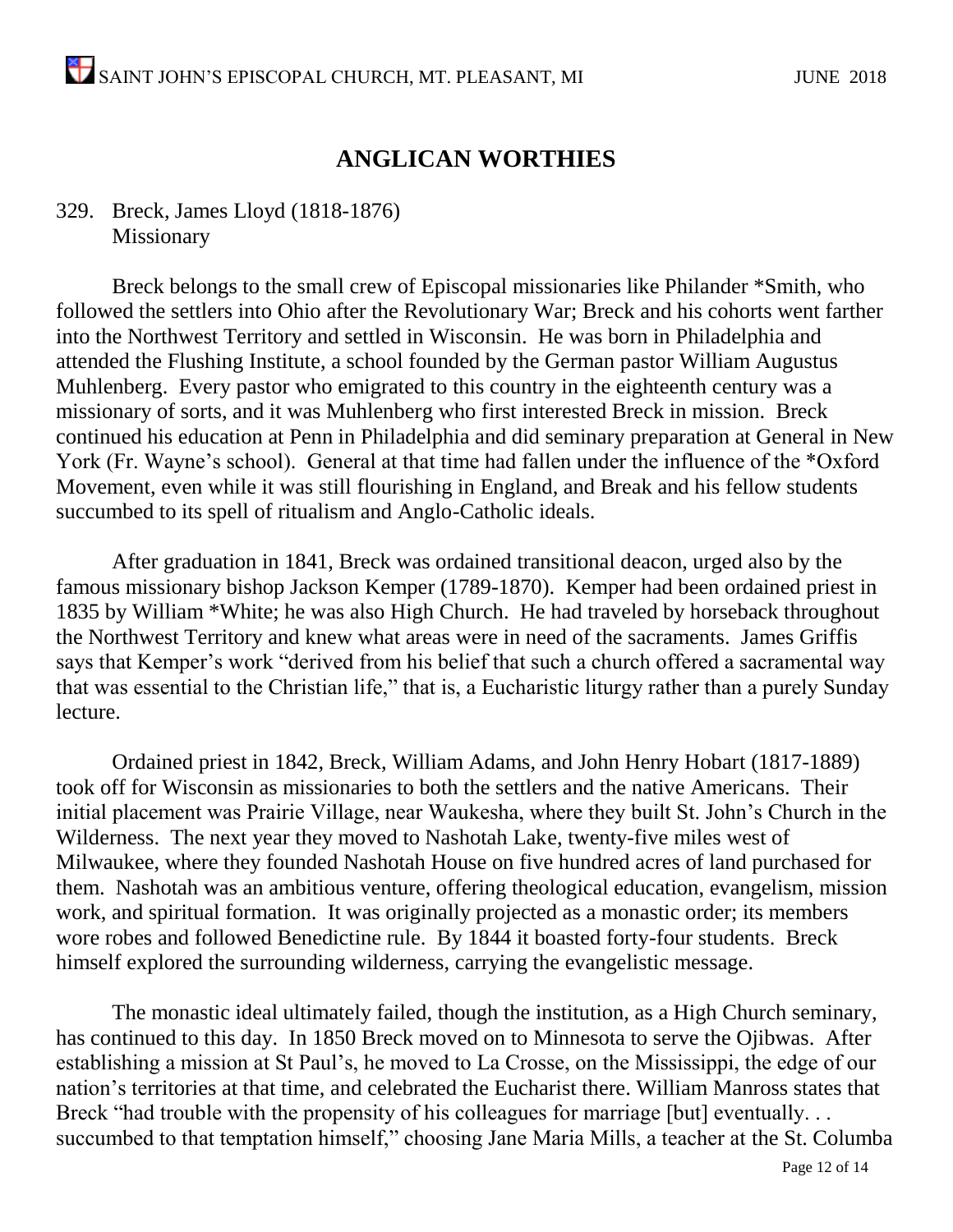#### SAINT JOHN'S EPISCOPAL CHURCH, MT. PLEASANT, MI JUNE 2018

Mission. At Leach Lake he opened another mission. Eight years later, with the help of Henry Whipple (1822-1901), first bishop of Minnesota, he founded another seminary, Seabury Divinity School, at Faribeault. (Seabury has since merged with Bexley Hall, where Fr. Goodrow went, and Western in Chicago.) It was here that Breck earned the sobriquet, "The Apostle of the Wilderness."

Breck finished his fifty-seven years of ministry on the west coast. In 1867 he moved to Berenice, California, accompanied by five clergy, seven candidates, and five women, where he established more educational institutions—St. Augustine's College, a grammar school, and a divinity school. His schools did not survive, but his parishes did. He died at the age of fiftyfive. He was buried there; then his remains were moved back to Nashotah House. He is observed in *Lesser Feasts and Fasts* for April 2.

**Isabella Citizens for Health** CEO Jennifer White and Board Chair Steven Berkshire present a plaque to **Rev Wayne Nicholson** for 6 years on the Board serving the Health needs of the residents of Isabella County.